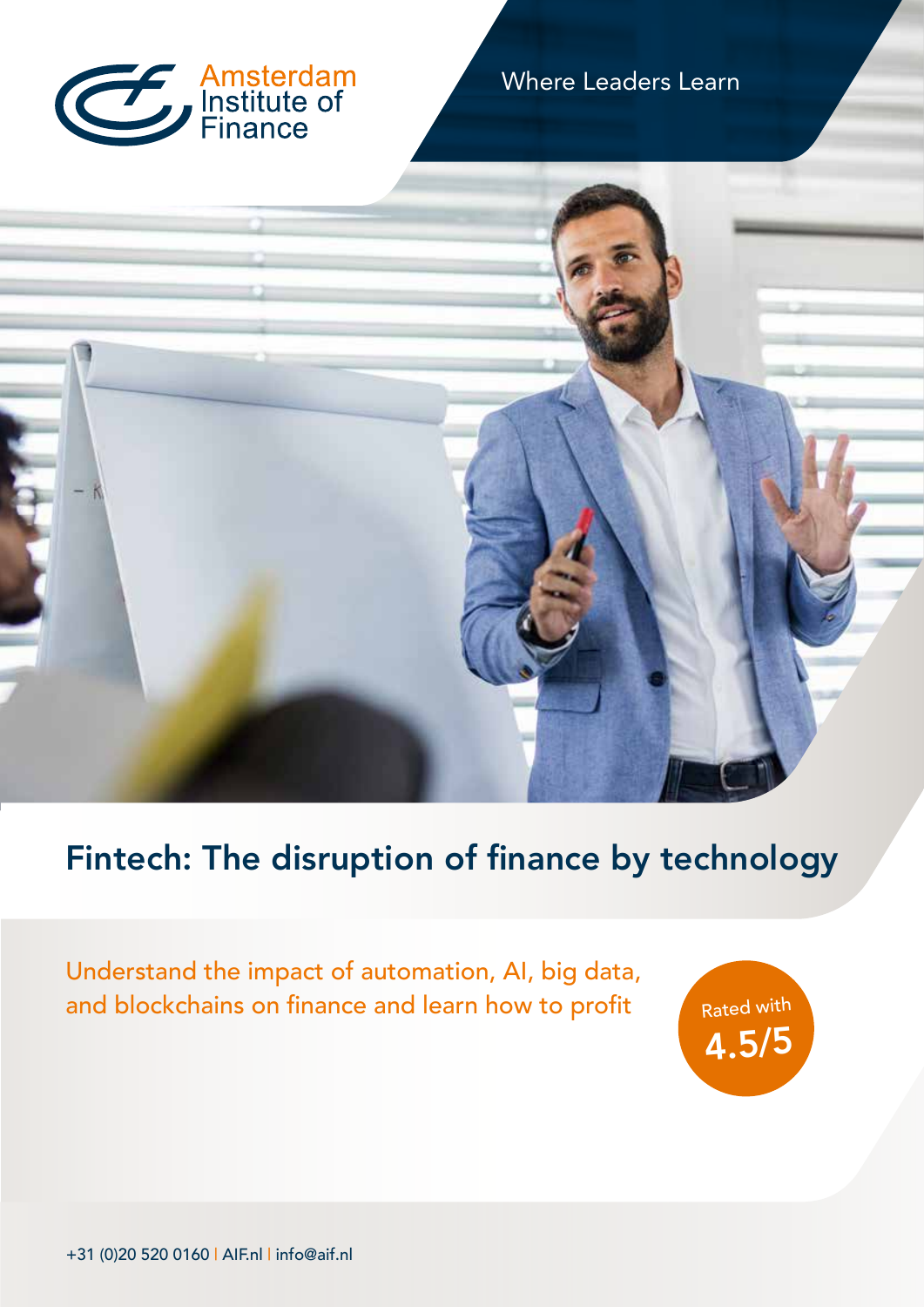Over the last decade, a number of new technologies have transformed the finance industry. These innovations, popularly called fintech, include technologies such as big data, artificial intelligence (AI), blockchains, and cryptocurrencies. This is causing the incumbent firms to reorganize themselves – in many cases by adding digital technology, by buying startups, or by restructuring themselves. But their competitors include not just young startups but giant technology firms such as Google, Meta (formerly called Facebook), Apple, Amazon, Alibaba, and Tencent among others. How can these challenges be best managed?

The 3-day program Fintech: The disruption of finance by technology is designed both to present a basic overview of fintech, how fintech is disrupting the financial industry, and the influence of technology in financial services, and to ensure that participants

## How you will benefit

- Understand why finance is being disrupted by technology
- Understand what areas of your own organization might be at risk from automation
- $\blacktriangleright$  Brainstorm on ways to effectively implement the disruptive effects of technology into your own organization
- Understand when and why you might need blockchains
- Understand when AI is most likely to be effective

## Who should attend

Because the program presents a broad overview of fintech and related subjects, it will be very useful to many groups of people. Any industry executives, entrepreneurs, and investors who need to understand all aspects of this changing landscape, will greatly benefit from attending.



Raghu Rau is the Sir Evelyn de Rothschild Professor of Finance at the Cambridge Judge Business School. He is also a founder and director of the Cambridge Centre for Alternative Finance (CCAF), and a member of the Cambridge Corporate Governance Network (CCGN).

understand both the benefits and risks associated with the trading of data.

"The program will show how fintech can be a force for good in using data to gain insights that benefit consumers and financial service providers, but also remind participants that there can be a dark side including the misuse of data during this time of disruption — in which regulators often scramble to keep up with the latest rules and innovations," says Raghavendra Rau, Sir Evelyn de Rothschild Professor of Finance at Cambridge Judge, who coordinates the program.

Because the program presents a broad overview of fintech and related subjects, it will be very useful to many groups of people. Any industry executives, entrepreneurs, and investors who need to understand all aspects of this changing landscape, will greatly benefit from attending.

Raghu Rau has taught at a number of universities around the world, including the Institut d'Etudes Politiques de Paris (Sciences PO), Paris-Dauphine, the University of Luxembourg, the Indian School of Business, Purdue University, the University of California at Los Angeles, and the University of California at Berkeley. He was Principal at Barclays Global Investors, then the largest asset manager in the world, in San Francisco from 2008-2009.

His research interests include empirical corporate finance, information economics, behavioral finance, and game theory. His papers focus on why investors behave the way they do in real life. Raghu has investigated for example, behavioral biases that make investors value companies higher when the companies change their names, the effect of early-life natural disasters on CEO risk taking behavior, and why investors chase stale returns in mutual fund reported performance numbers. He has also published a book on corporate finance and several book chapters on behavioral finance.

Raghu Rau is a past editor of Financial Management. He is also a past president of the European Finance Association. He serves on numerous academic editorial boards including journals such as the Journal of Corporate Finance, and the Journal of Banking and Finance. His research has frequently been covered by the popular press including the New York Times, the Financial Times, the Wall Street Journal, and The Economist, among others.

In 2015, Raghu was awarded the Ig Nobel Management Prize for his paper "What doesn't kill you will only make you more risk-loving: Early life disasters and CEO behavior".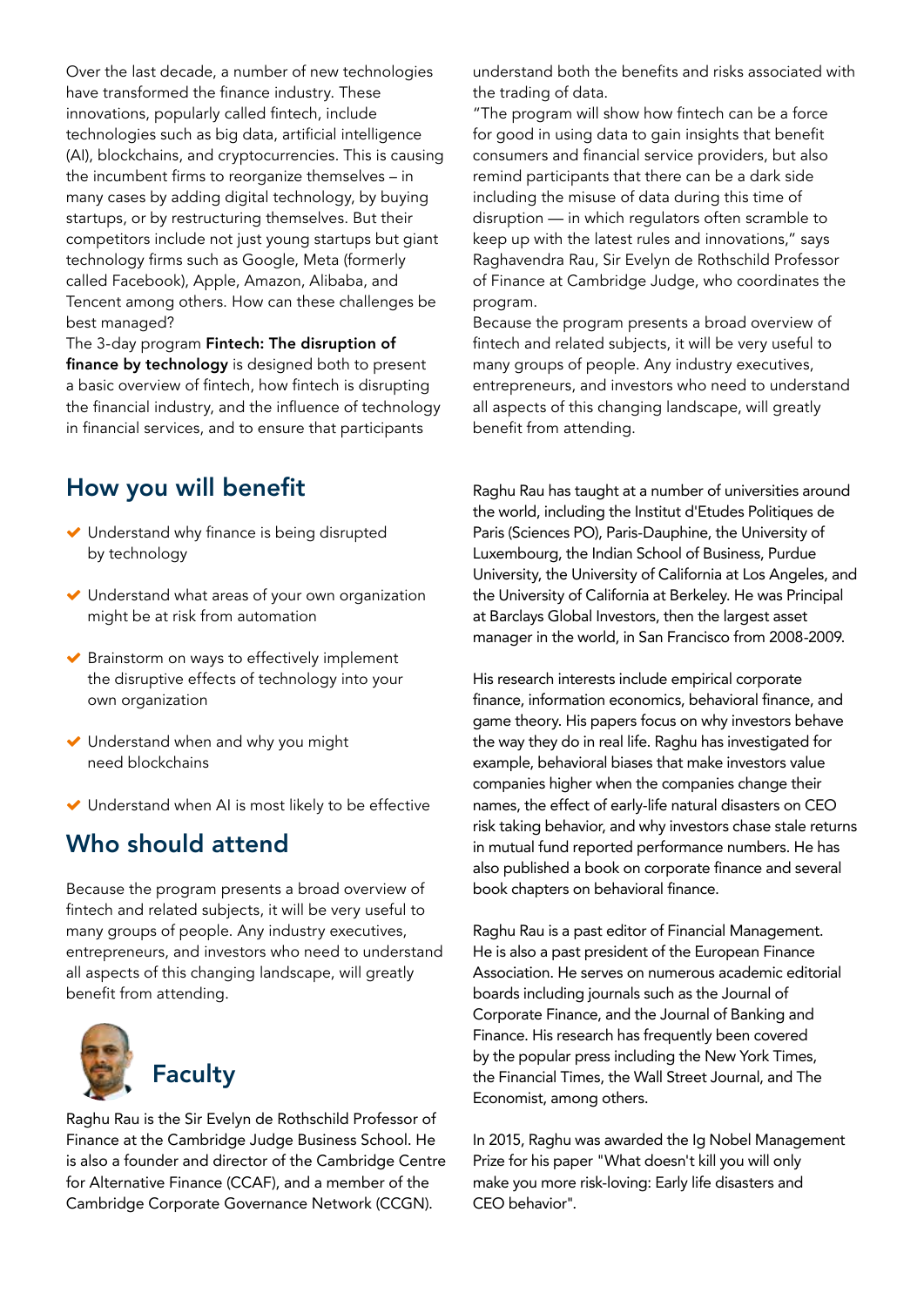# Program Content

### Day 1

### Analyzing information flows in firms and markets Understanding information flows in firms and markets

- Information problems in firms
- Imperfect information, asymmetric information, and behavioral biases
- Digitalization and information flows within firms and markets
- Organizing data in firm
- Capturing multi-dimensional preferences and data from stakeholders
- Case study: Jumia Nigeria: From Retail to Marketplace (A)
- Case study: Netflix Inc.: The Disruptor Faces Disruption

#### Day 2 Distributed Ledgers: Bicoing, Blockchain, and Beyond

- What is bitcoin?
- What is a distributed ledger? When is it useful?
- When are blockchains useful?
- Mining blocks in class
- Understanding smart contracts
- The problems with poor smart contracting
- Case study: R3 Corda: A distributed ledger technology for financial services
- Case study: From Crowdfunding to Digital Banking: The Evolution of Funding Societies
- Brainstorming: Threat and Opportunity Analysis
	- When should you implement blockchain technology in your own firms? What are the advantages and disadvantages?

#### Day 3

### AI and Machine Learning; Transforming the financial firm

- How are AI systems created?
- Do AI systems help understanding employees and customers better?
- Can deep learning help detect fraud?
- The problems of AI systems
- The dark side of technology
- Case study: A Chairman's Decision: Launching A Robo-Advisor in CCB Principal Asset
- Brainstorming: Threat and Opportunity Analysis
	- How can we implement machine learning or artificial intelligence in our own organizations?

#### Using information to transform the financial firm

• Case study: Telenor: Revolutionizing Retail Banking in Serbia - Digital Transformation of the Customer Experience

 3 days €3,600 Check AIF.nl for dates



This program is eligible for 18 CE credit hours as granted by CFA Society VBA Netherlands